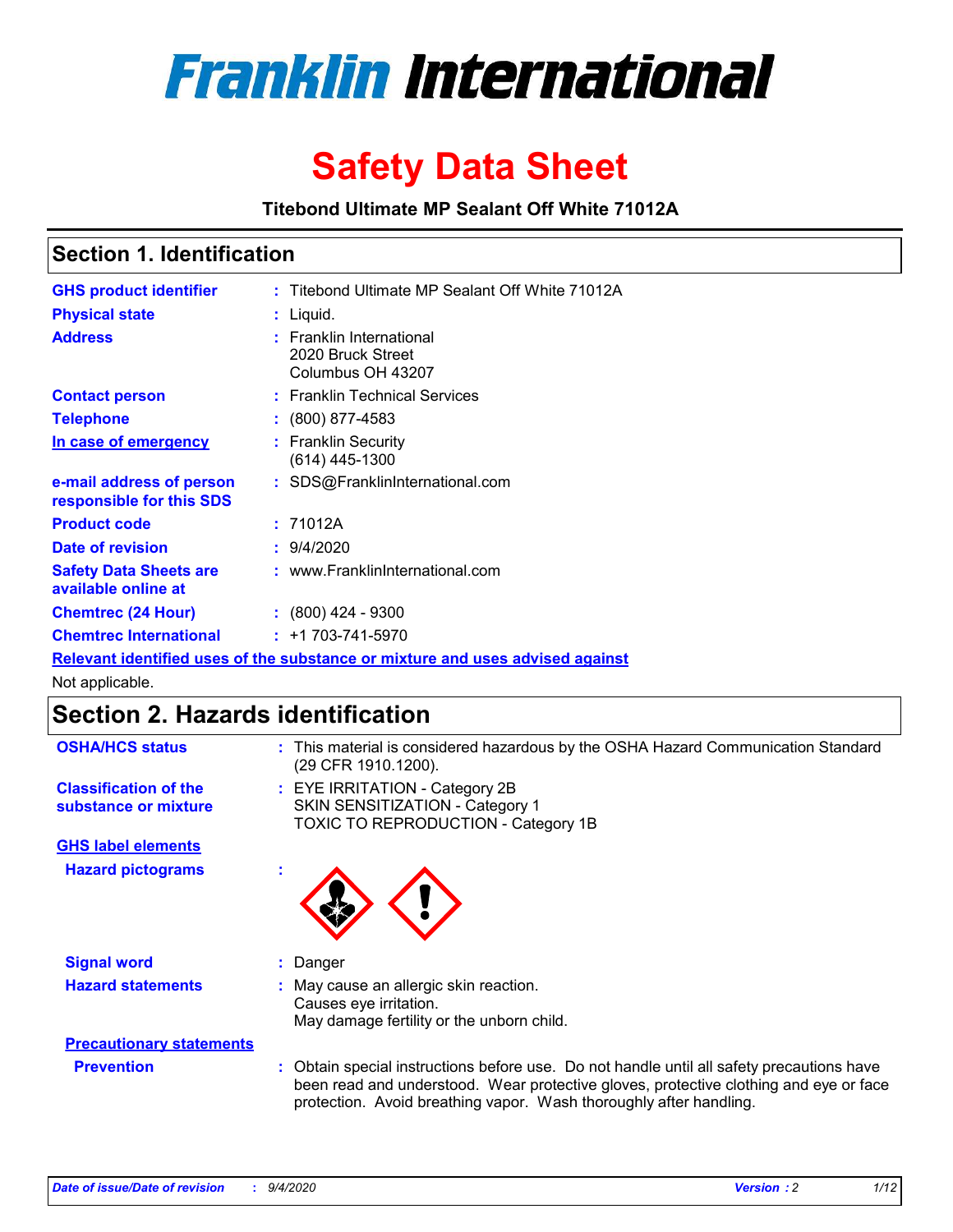## **Section 2. Hazards identification**

| <b>Response</b>                            | : IF exposed or concerned: Get medical advice or attention. Wash contaminated clothing<br>before reuse. IF ON SKIN: Wash with plenty of water. IF IN EYES: Rinse cautiously<br>with water for several minutes. Remove contact lenses, if present and easy to do.<br>Continue rinsing. If eye irritation persists: Get medical advice or attention. |
|--------------------------------------------|----------------------------------------------------------------------------------------------------------------------------------------------------------------------------------------------------------------------------------------------------------------------------------------------------------------------------------------------------|
| <b>Storage</b>                             | : Store locked up.                                                                                                                                                                                                                                                                                                                                 |
| <b>Disposal</b>                            | : Dispose of contents and container in accordance with all local, regional, national and<br>international regulations.                                                                                                                                                                                                                             |
| <b>Hazards not otherwise</b><br>classified | : Product generates methanol during cure.                                                                                                                                                                                                                                                                                                          |

# **Section 3. Composition/information on ingredients**

| <b>Ingredient name</b>       | $\frac{9}{6}$ | <b>CAS number</b> |
|------------------------------|---------------|-------------------|
| 3-aminopropyltriethoxysilane | ≤3            | 919-30-2          |
| Dibutyltin dilaurate         | ∣≤0.3         | 77-58-7           |

Any concentration shown as a range is to protect confidentiality or is due to batch variation.

**There are no additional ingredients present which, within the current knowledge of the supplier and in the concentrations applicable, are classified as hazardous to health or the environment and hence require reporting in this section.**

**Occupational exposure limits, if available, are listed in Section 8.**

### **Section 4. First aid measures**

| <b>Description of necessary first aid measures</b> |                                                                                                                                                                                                                                                                                                                                                                                                                                                                                                                                                                                                                                                                                                                                                                           |
|----------------------------------------------------|---------------------------------------------------------------------------------------------------------------------------------------------------------------------------------------------------------------------------------------------------------------------------------------------------------------------------------------------------------------------------------------------------------------------------------------------------------------------------------------------------------------------------------------------------------------------------------------------------------------------------------------------------------------------------------------------------------------------------------------------------------------------------|
| <b>Eye contact</b>                                 | : Immediately flush eyes with plenty of water, occasionally lifting the upper and lower<br>eyelids. Check for and remove any contact lenses. Continue to rinse for at least 10<br>minutes. If irritation persists, get medical attention.                                                                                                                                                                                                                                                                                                                                                                                                                                                                                                                                 |
| <b>Inhalation</b>                                  | : Remove victim to fresh air and keep at rest in a position comfortable for breathing. If<br>not breathing, if breathing is irregular or if respiratory arrest occurs, provide artificial<br>respiration or oxygen by trained personnel. It may be dangerous to the person providing<br>aid to give mouth-to-mouth resuscitation. Get medical attention. If unconscious, place<br>in recovery position and get medical attention immediately. Maintain an open airway.<br>Loosen tight clothing such as a collar, tie, belt or waistband. In case of inhalation of<br>decomposition products in a fire, symptoms may be delayed. The exposed person may<br>need to be kept under medical surveillance for 48 hours.                                                       |
| <b>Skin contact</b>                                | : Wash with plenty of soap and water. Remove contaminated clothing and shoes. Wash<br>contaminated clothing thoroughly with water before removing it, or wear gloves.<br>Continue to rinse for at least 10 minutes. Get medical attention. In the event of any<br>complaints or symptoms, avoid further exposure. Wash clothing before reuse. Clean<br>shoes thoroughly before reuse.                                                                                                                                                                                                                                                                                                                                                                                     |
| <b>Ingestion</b>                                   | : Wash out mouth with water. Remove dentures if any. Remove victim to fresh air and<br>keep at rest in a position comfortable for breathing. If material has been swallowed and<br>the exposed person is conscious, give small quantities of water to drink. Stop if the<br>exposed person feels sick as vomiting may be dangerous. Do not induce vomiting<br>unless directed to do so by medical personnel. If vomiting occurs, the head should be<br>kept low so that vomit does not enter the lungs. Get medical attention. Never give<br>anything by mouth to an unconscious person. If unconscious, place in recovery position<br>and get medical attention immediately. Maintain an open airway. Loosen tight clothing<br>such as a collar, tie, belt or waistband. |
| Most important symptoms/effects, acute and delayed |                                                                                                                                                                                                                                                                                                                                                                                                                                                                                                                                                                                                                                                                                                                                                                           |
| <b>Potential acute health effects</b>              |                                                                                                                                                                                                                                                                                                                                                                                                                                                                                                                                                                                                                                                                                                                                                                           |
| <b>Eye contact</b>                                 | : May cause eye irritation.                                                                                                                                                                                                                                                                                                                                                                                                                                                                                                                                                                                                                                                                                                                                               |
| <b>Inhalation</b>                                  | : No known significant effects or critical hazards.                                                                                                                                                                                                                                                                                                                                                                                                                                                                                                                                                                                                                                                                                                                       |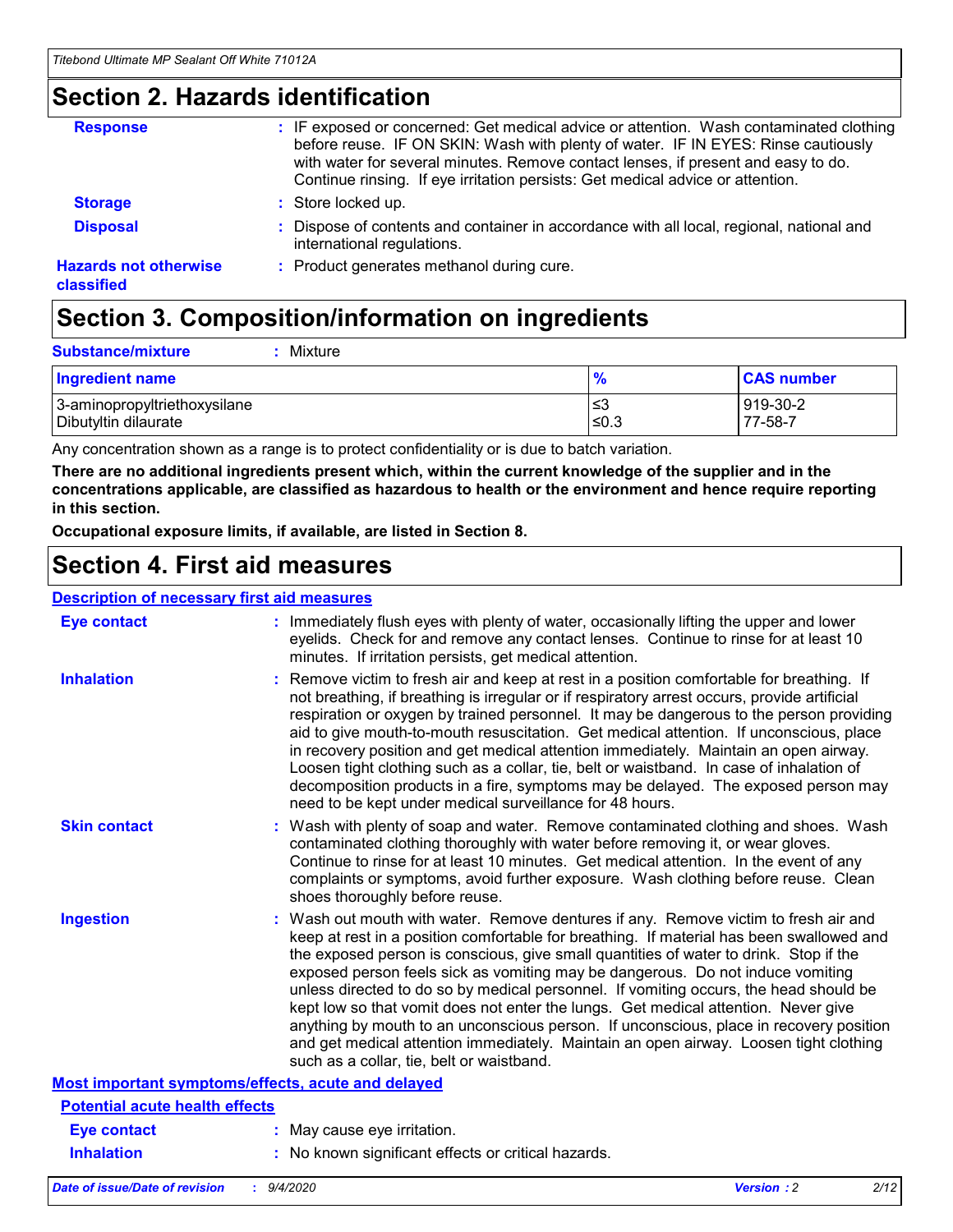# **Section 4. First aid measures**

| <b>Skin contact</b>                        | May cause skin irritation.<br>÷.                                                                                                                                                                                                                                                                                                                                                                              |  |  |
|--------------------------------------------|---------------------------------------------------------------------------------------------------------------------------------------------------------------------------------------------------------------------------------------------------------------------------------------------------------------------------------------------------------------------------------------------------------------|--|--|
| <b>Ingestion</b>                           | : No known significant effects or critical hazards.                                                                                                                                                                                                                                                                                                                                                           |  |  |
| <b>Over-exposure signs/symptoms</b>        |                                                                                                                                                                                                                                                                                                                                                                                                               |  |  |
| <b>Eye contact</b>                         | : Adverse symptoms may include the following:<br>irritation<br>watering<br>redness                                                                                                                                                                                                                                                                                                                            |  |  |
| <b>Inhalation</b>                          | : Adverse symptoms may include the following:<br>reduced fetal weight<br>increase in fetal deaths<br>skeletal malformations                                                                                                                                                                                                                                                                                   |  |  |
| <b>Skin contact</b>                        | Adverse symptoms may include the following:<br>irritation<br>redness<br>reduced fetal weight<br>increase in fetal deaths<br>skeletal malformations                                                                                                                                                                                                                                                            |  |  |
| <b>Ingestion</b>                           | : Adverse symptoms may include the following:<br>reduced fetal weight<br>increase in fetal deaths<br>skeletal malformations                                                                                                                                                                                                                                                                                   |  |  |
|                                            | Indication of immediate medical attention and special treatment needed, if necessary                                                                                                                                                                                                                                                                                                                          |  |  |
| <b>Notes to physician</b>                  | : In case of inhalation of decomposition products in a fire, symptoms may be delayed.<br>The exposed person may need to be kept under medical surveillance for 48 hours.                                                                                                                                                                                                                                      |  |  |
| <b>Specific treatments</b>                 | : No specific treatment.                                                                                                                                                                                                                                                                                                                                                                                      |  |  |
| <b>Protection of first-aiders</b>          | No action shall be taken involving any personal risk or without suitable training. If it is<br>suspected that fumes are still present, the rescuer should wear an appropriate mask or<br>self-contained breathing apparatus. It may be dangerous to the person providing aid to<br>give mouth-to-mouth resuscitation. Wash contaminated clothing thoroughly with water<br>before removing it, or wear gloves. |  |  |
| See toxicological information (Section 11) |                                                                                                                                                                                                                                                                                                                                                                                                               |  |  |

# **Section 5. Fire-fighting measures**

| <b>Extinguishing media</b><br>: Use an extinguishing agent suitable for the surrounding fire.<br><b>Suitable extinguishing</b><br>media<br><b>Unsuitable extinguishing</b><br>: None known.<br>media<br><b>Specific hazards arising</b><br>: In a fire or if heated, a pressure increase will occur and the container may burst.<br>from the chemical<br><b>Hazardous thermal</b><br>Decomposition products may include the following materials:<br>carbon dioxide<br>decomposition products<br>carbon monoxide<br>nitrogen oxides<br>metal oxide/oxides<br><b>Special protective actions</b><br>: Promptly isolate the scene by removing all persons from the vicinity of the incident if<br>there is a fire. No action shall be taken involving any personal risk or without suitable<br>for fire-fighters<br>training.<br><b>Special protective</b><br>apparatus (SCBA) with a full face-piece operated in positive pressure mode.<br>equipment for fire-fighters |                                                                                           |
|----------------------------------------------------------------------------------------------------------------------------------------------------------------------------------------------------------------------------------------------------------------------------------------------------------------------------------------------------------------------------------------------------------------------------------------------------------------------------------------------------------------------------------------------------------------------------------------------------------------------------------------------------------------------------------------------------------------------------------------------------------------------------------------------------------------------------------------------------------------------------------------------------------------------------------------------------------------------|-------------------------------------------------------------------------------------------|
|                                                                                                                                                                                                                                                                                                                                                                                                                                                                                                                                                                                                                                                                                                                                                                                                                                                                                                                                                                      |                                                                                           |
|                                                                                                                                                                                                                                                                                                                                                                                                                                                                                                                                                                                                                                                                                                                                                                                                                                                                                                                                                                      |                                                                                           |
|                                                                                                                                                                                                                                                                                                                                                                                                                                                                                                                                                                                                                                                                                                                                                                                                                                                                                                                                                                      |                                                                                           |
|                                                                                                                                                                                                                                                                                                                                                                                                                                                                                                                                                                                                                                                                                                                                                                                                                                                                                                                                                                      |                                                                                           |
|                                                                                                                                                                                                                                                                                                                                                                                                                                                                                                                                                                                                                                                                                                                                                                                                                                                                                                                                                                      |                                                                                           |
|                                                                                                                                                                                                                                                                                                                                                                                                                                                                                                                                                                                                                                                                                                                                                                                                                                                                                                                                                                      |                                                                                           |
|                                                                                                                                                                                                                                                                                                                                                                                                                                                                                                                                                                                                                                                                                                                                                                                                                                                                                                                                                                      | : Fire-fighters should wear appropriate protective equipment and self-contained breathing |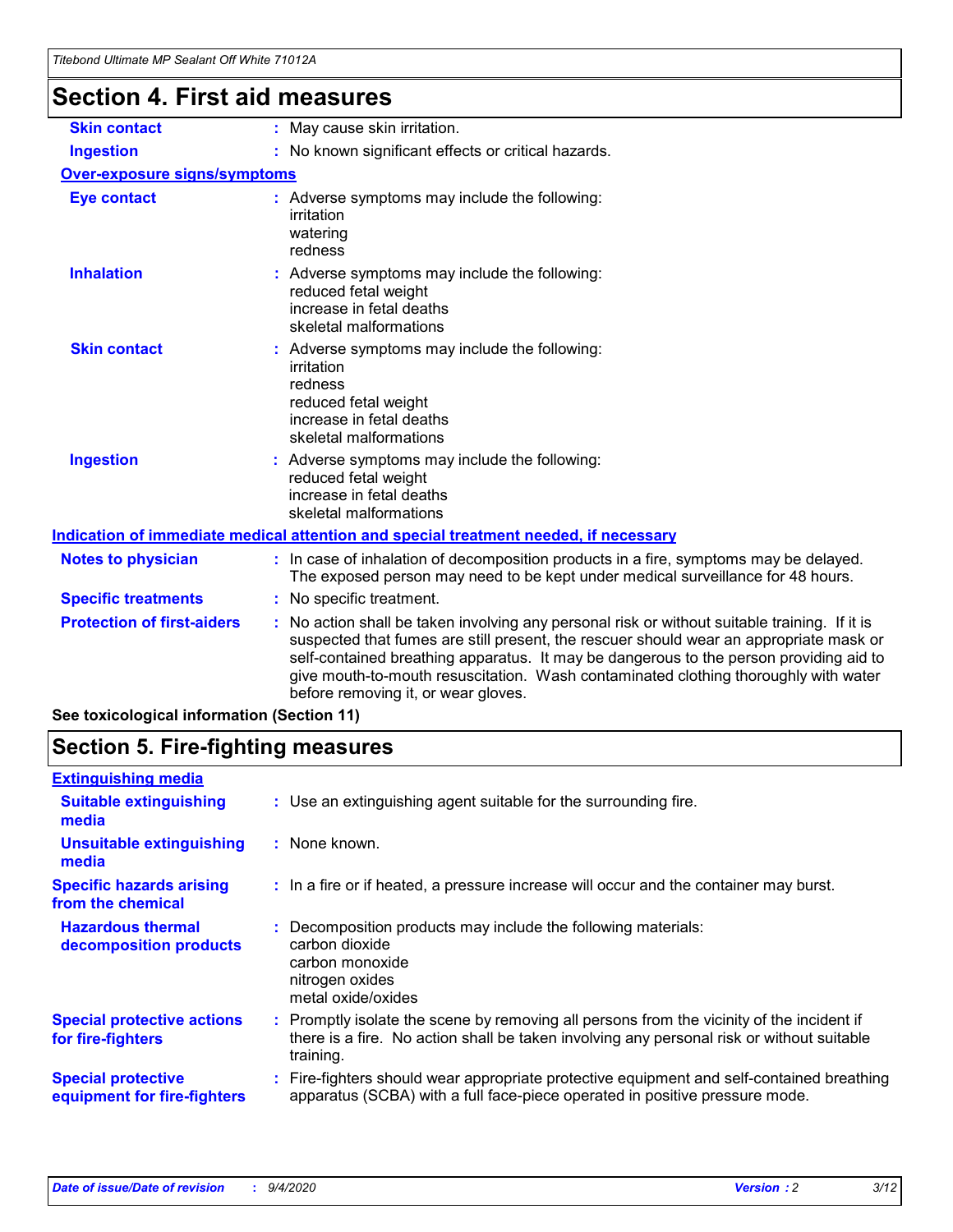### **Section 6. Accidental release measures**

|                                                              | Personal precautions, protective equipment and emergency procedures                                                                                                                                                                                                                                                                                                                                                                                                                                                                                                                                                                                                                                          |
|--------------------------------------------------------------|--------------------------------------------------------------------------------------------------------------------------------------------------------------------------------------------------------------------------------------------------------------------------------------------------------------------------------------------------------------------------------------------------------------------------------------------------------------------------------------------------------------------------------------------------------------------------------------------------------------------------------------------------------------------------------------------------------------|
| For non-emergency<br>personnel                               | : No action shall be taken involving any personal risk or without suitable training.<br>Evacuate surrounding areas. Keep unnecessary and unprotected personnel from<br>entering. Do not touch or walk through spilled material. Avoid breathing vapor or mist.<br>Provide adequate ventilation. Wear appropriate respirator when ventilation is<br>inadequate. Put on appropriate personal protective equipment.                                                                                                                                                                                                                                                                                             |
| For emergency responders                                     | : If specialized clothing is required to deal with the spillage, take note of any information in<br>Section 8 on suitable and unsuitable materials. See also the information in "For non-<br>emergency personnel".                                                                                                                                                                                                                                                                                                                                                                                                                                                                                           |
| <b>Environmental precautions</b>                             | : Avoid dispersal of spilled material and runoff and contact with soil, waterways, drains<br>and sewers. Inform the relevant authorities if the product has caused environmental<br>pollution (sewers, waterways, soil or air).                                                                                                                                                                                                                                                                                                                                                                                                                                                                              |
| <b>Methods and materials for containment and cleaning up</b> |                                                                                                                                                                                                                                                                                                                                                                                                                                                                                                                                                                                                                                                                                                              |
| <b>Small spill</b>                                           | : Stop leak if without risk. Move containers from spill area. Dilute with water and mop up<br>if water-soluble. Alternatively, or if water-insoluble, absorb with an inert dry material and<br>place in an appropriate waste disposal container. Dispose of via a licensed waste<br>disposal contractor.                                                                                                                                                                                                                                                                                                                                                                                                     |
| <b>Large spill</b>                                           | : Stop leak if without risk. Move containers from spill area. Approach release from<br>upwind. Prevent entry into sewers, water courses, basements or confined areas. Wash<br>spillages into an effluent treatment plant or proceed as follows. Contain and collect<br>spillage with non-combustible, absorbent material e.g. sand, earth, vermiculite or<br>diatomaceous earth and place in container for disposal according to local regulations<br>(see Section 13). Dispose of via a licensed waste disposal contractor. Contaminated<br>absorbent material may pose the same hazard as the spilled product. Note: see<br>Section 1 for emergency contact information and Section 13 for waste disposal. |

## **Section 7. Handling and storage**

### **Precautions for safe handling**

| <b>Protective measures</b>                                                       | : Put on appropriate personal protective equipment (see Section 8). Persons with a<br>history of skin sensitization problems should not be employed in any process in which<br>this product is used. Avoid exposure - obtain special instructions before use. Avoid<br>exposure during pregnancy. Do not handle until all safety precautions have been read<br>and understood. Do not get in eyes or on skin or clothing. Do not ingest. Avoid<br>breathing vapor or mist. If during normal use the material presents a respiratory hazard,<br>use only with adequate ventilation or wear appropriate respirator. Keep in the original<br>container or an approved alternative made from a compatible material, kept tightly<br>closed when not in use. Empty containers retain product residue and can be hazardous.<br>Do not reuse container. |
|----------------------------------------------------------------------------------|--------------------------------------------------------------------------------------------------------------------------------------------------------------------------------------------------------------------------------------------------------------------------------------------------------------------------------------------------------------------------------------------------------------------------------------------------------------------------------------------------------------------------------------------------------------------------------------------------------------------------------------------------------------------------------------------------------------------------------------------------------------------------------------------------------------------------------------------------|
| <b>Advice on general</b><br>occupational hygiene                                 | : Eating, drinking and smoking should be prohibited in areas where this material is<br>handled, stored and processed. Workers should wash hands and face before eating,<br>drinking and smoking. Remove contaminated clothing and protective equipment before<br>entering eating areas. See also Section 8 for additional information on hygiene<br>measures.                                                                                                                                                                                                                                                                                                                                                                                                                                                                                    |
| <b>Conditions for safe storage,</b><br>including any<br><i>incompatibilities</i> | Store between the following temperatures: 0 to 120°C (32 to 248°F). Store in<br>accordance with local regulations. Store in original container protected from direct<br>sunlight in a dry, cool and well-ventilated area, away from incompatible materials (see<br>Section 10) and food and drink. Store locked up. Keep container tightly closed and<br>sealed until ready for use. Containers that have been opened must be carefully<br>resealed and kept upright to prevent leakage. Do not store in unlabeled containers.<br>Use appropriate containment to avoid environmental contamination. See Section 10 for<br>incompatible materials before handling or use.                                                                                                                                                                         |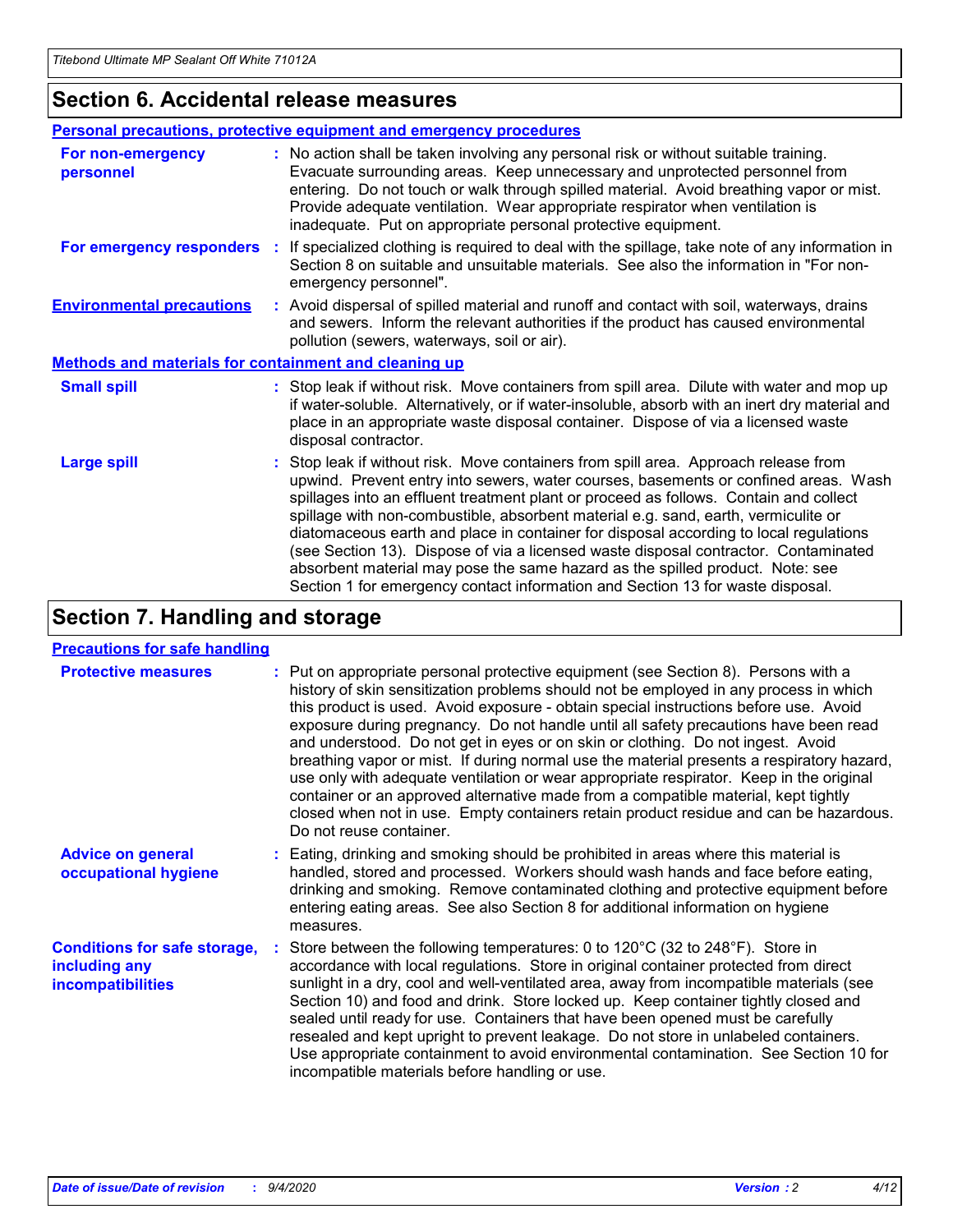# **Section 8. Exposure controls/personal protection**

### **Control parameters**

### **Occupational exposure limits**

| <b>Ingredient name</b>                               |    |                        | <b>Exposure limits</b>                                                                                                                                                                                                                                                                                                                                                                                                                                                                                                                                                                                                 |
|------------------------------------------------------|----|------------------------|------------------------------------------------------------------------------------------------------------------------------------------------------------------------------------------------------------------------------------------------------------------------------------------------------------------------------------------------------------------------------------------------------------------------------------------------------------------------------------------------------------------------------------------------------------------------------------------------------------------------|
| 3-aminopropyltriethoxysilane<br>Dibutyltin dilaurate |    |                        | None.<br>ACGIH TLV (United States, 3/2020). Absorbed through skin.<br>Notes: as Sn<br>TWA: $0.1 \text{ mg/m}^3$ , (as Sn) 8 hours.<br>STEL: 0.2 mg/m <sup>3</sup> , (as Sn) 15 minutes.<br>NIOSH REL (United States, 10/2016). Absorbed through skin.<br>Notes: as Sn<br>TWA: 0.1 mg/m <sup>3</sup> , (as Sn) 10 hours.<br>OSHA PEL (United States, 5/2018). Notes: as Sn<br>TWA: 0.1 mg/m <sup>3</sup> , (as Sn) 8 hours.<br>OSHA PEL 1989 (United States, 3/1989). Absorbed through skin.<br>Notes: measured as Sn<br>TWA: 0.1 mg/m <sup>3</sup> , (measured as Sn) 8 hours. Form: Organic                           |
| <b>Appropriate engineering</b><br>controls           |    |                        | : If user operations generate dust, fumes, gas, vapor or mist, use process enclosures,<br>local exhaust ventilation or other engineering controls to keep worker exposure to<br>airborne contaminants below any recommended or statutory limits.                                                                                                                                                                                                                                                                                                                                                                       |
| <b>Environmental exposure</b><br>controls            |    |                        | Emissions from ventilation or work process equipment should be checked to ensure<br>they comply with the requirements of environmental protection legislation. In some<br>cases, fume scrubbers, filters or engineering modifications to the process equipment<br>will be necessary to reduce emissions to acceptable levels.                                                                                                                                                                                                                                                                                          |
| <b>Individual protection measures</b>                |    |                        |                                                                                                                                                                                                                                                                                                                                                                                                                                                                                                                                                                                                                        |
| <b>Hygiene measures</b>                              |    |                        | : Wash hands, forearms and face thoroughly after handling chemical products, before<br>eating, smoking and using the lavatory and at the end of the working period.<br>Appropriate techniques should be used to remove potentially contaminated clothing.<br>Contaminated work clothing should not be allowed out of the workplace. Wash<br>contaminated clothing before reusing. Ensure that eyewash stations and safety<br>showers are close to the workstation location.                                                                                                                                            |
| <b>Eye/face protection</b>                           |    |                        | Safety eyewear complying with an approved standard should be used when a risk<br>assessment indicates this is necessary to avoid exposure to liquid splashes, mists,<br>gases or dusts. If contact is possible, the following protection should be worn, unless<br>the assessment indicates a higher degree of protection: chemical splash goggles.                                                                                                                                                                                                                                                                    |
| <b>Skin protection</b>                               |    |                        |                                                                                                                                                                                                                                                                                                                                                                                                                                                                                                                                                                                                                        |
| <b>Hand protection</b>                               |    |                        | : Chemical-resistant, impervious gloves complying with an approved standard should be<br>worn at all times when handling chemical products if a risk assessment indicates this is<br>necessary. Considering the parameters specified by the glove manufacturer, check<br>during use that the gloves are still retaining their protective properties. It should be<br>noted that the time to breakthrough for any glove material may be different for different<br>glove manufacturers. In the case of mixtures, consisting of several substances, the<br>protection time of the gloves cannot be accurately estimated. |
| <b>Body protection</b>                               |    | handling this product. | Personal protective equipment for the body should be selected based on the task being<br>performed and the risks involved and should be approved by a specialist before                                                                                                                                                                                                                                                                                                                                                                                                                                                |
| <b>Other skin protection</b>                         |    |                        | : Appropriate footwear and any additional skin protection measures should be selected<br>based on the task being performed and the risks involved and should be approved by a<br>specialist before handling this product.                                                                                                                                                                                                                                                                                                                                                                                              |
| <b>Respiratory protection</b>                        | ÷. | aspects of use.        | Based on the hazard and potential for exposure, select a respirator that meets the<br>appropriate standard or certification. Respirators must be used according to a<br>respiratory protection program to ensure proper fitting, training, and other important                                                                                                                                                                                                                                                                                                                                                         |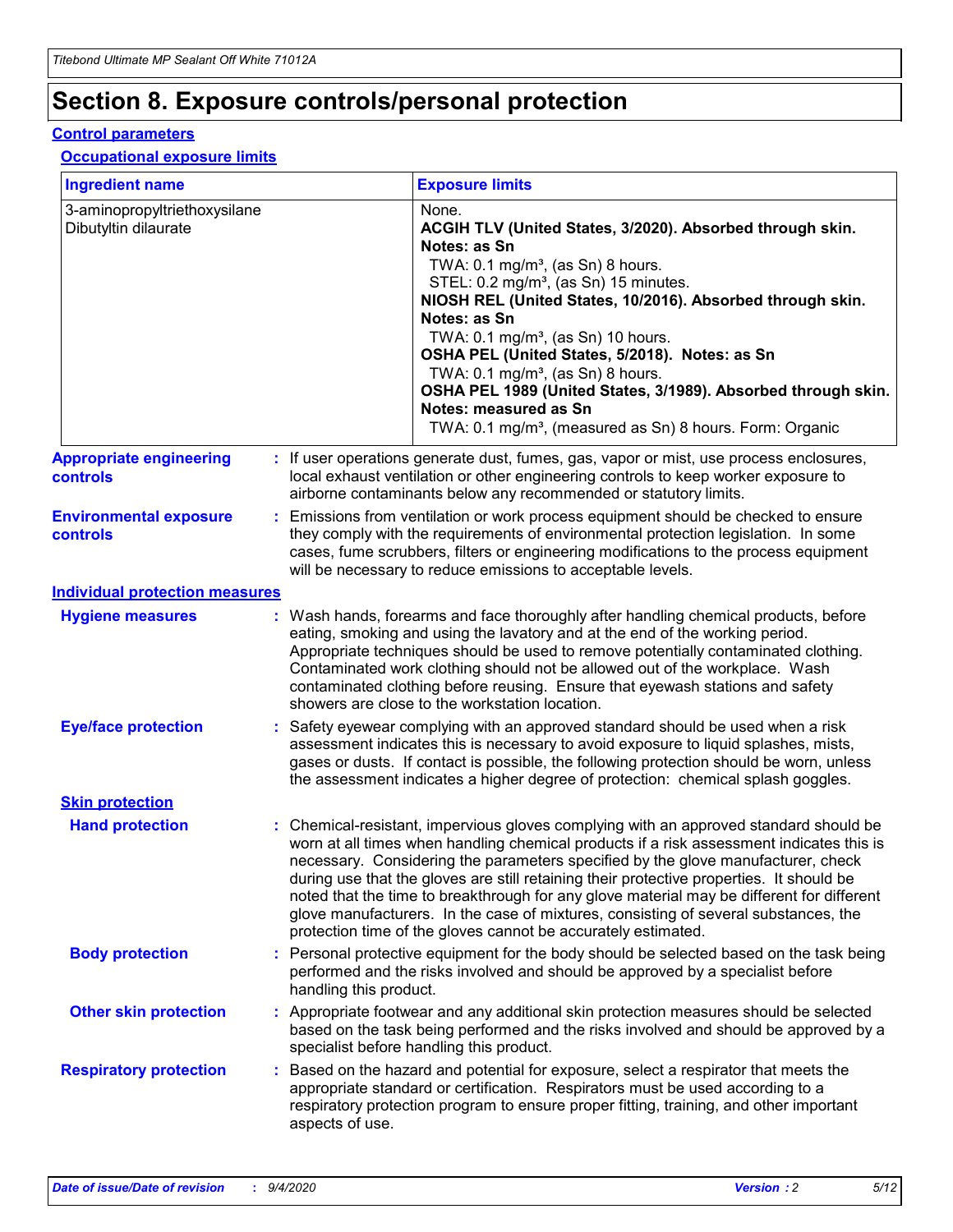### **Section 9. Physical and chemical properties**

### **Appearance**

| <b>Physical state</b>                             | : Liquid. [Paste.]                                              |
|---------------------------------------------------|-----------------------------------------------------------------|
| Color                                             | White.                                                          |
| Odor                                              | Characteristic.                                                 |
| <b>Odor threshold</b>                             | $:$ Not available.                                              |
| рH                                                | : Not applicable.                                               |
| <b>Melting point</b>                              | : Not available.                                                |
| <b>Boiling point</b>                              | : $>200^{\circ}$ C ( $>392^{\circ}$ F)                          |
| <b>Flash point</b>                                | : Closed cup: $>200^{\circ}$ C ( $>392^{\circ}$ F) [Setaflash.] |
| <b>Evaporation rate</b>                           | $:$ <1 (butyl acetate = 1)                                      |
| <b>Flammability (solid, gas)</b>                  | : Not available.                                                |
| Lower and upper explosive<br>(flammable) limits   | $:$ Not available.                                              |
| <b>VOC (less water, less</b><br>exempt solvents)  | : 0 g/l                                                         |
| <b>Volatility</b>                                 | $: 0\%$ (w/w)                                                   |
| <b>Vapor density</b>                              | : Not available.                                                |
| <b>Relative density</b>                           | : 1.432                                                         |
| <b>Solubility</b>                                 | Insoluble in the following materials: cold water and hot water. |
| <b>Solubility in water</b>                        | : Not available.                                                |
| <b>Partition coefficient: n-</b><br>octanol/water | $:$ Not available.                                              |
|                                                   |                                                                 |
| <b>Auto-ignition temperature</b>                  | $:$ Not available.                                              |
| <b>Decomposition temperature</b>                  | : Not available.                                                |

## **Section 10. Stability and reactivity**

| <b>Reactivity</b>                            |    | : No specific test data related to reactivity available for this product or its ingredients.            |
|----------------------------------------------|----|---------------------------------------------------------------------------------------------------------|
| <b>Chemical stability</b>                    |    | : The product is stable.                                                                                |
| <b>Possibility of hazardous</b><br>reactions |    | : Under normal conditions of storage and use, hazardous reactions will not occur.                       |
| <b>Conditions to avoid</b>                   |    | : No specific data.                                                                                     |
| <b>Incompatible materials</b>                | ٠. | No specific data.                                                                                       |
| <b>Hazardous decomposition</b><br>products   | ÷. | Under normal conditions of storage and use, hazardous decomposition products should<br>not be produced. |

## **Section 11. Toxicological information**

### **Information on toxicological effects**

### **Acute toxicity**

| <b>Product/ingredient name</b> | <b>Result</b>           | <b>Species</b> | <b>Dose</b>                | <b>Exposure</b> |
|--------------------------------|-------------------------|----------------|----------------------------|-----------------|
| 3-aminopropyltriethoxysilane   | <b>ILD50 Dermal</b>     | Rabbit         | 4.29 g/kg                  |                 |
| Dibutyltin dilaurate           | ILD50 Oral<br>LD50 Oral | Rat<br>Rat     | $1.57$ g/kg<br>175 $mg/kg$ |                 |
|                                |                         |                |                            |                 |

**Irritation/Corrosion**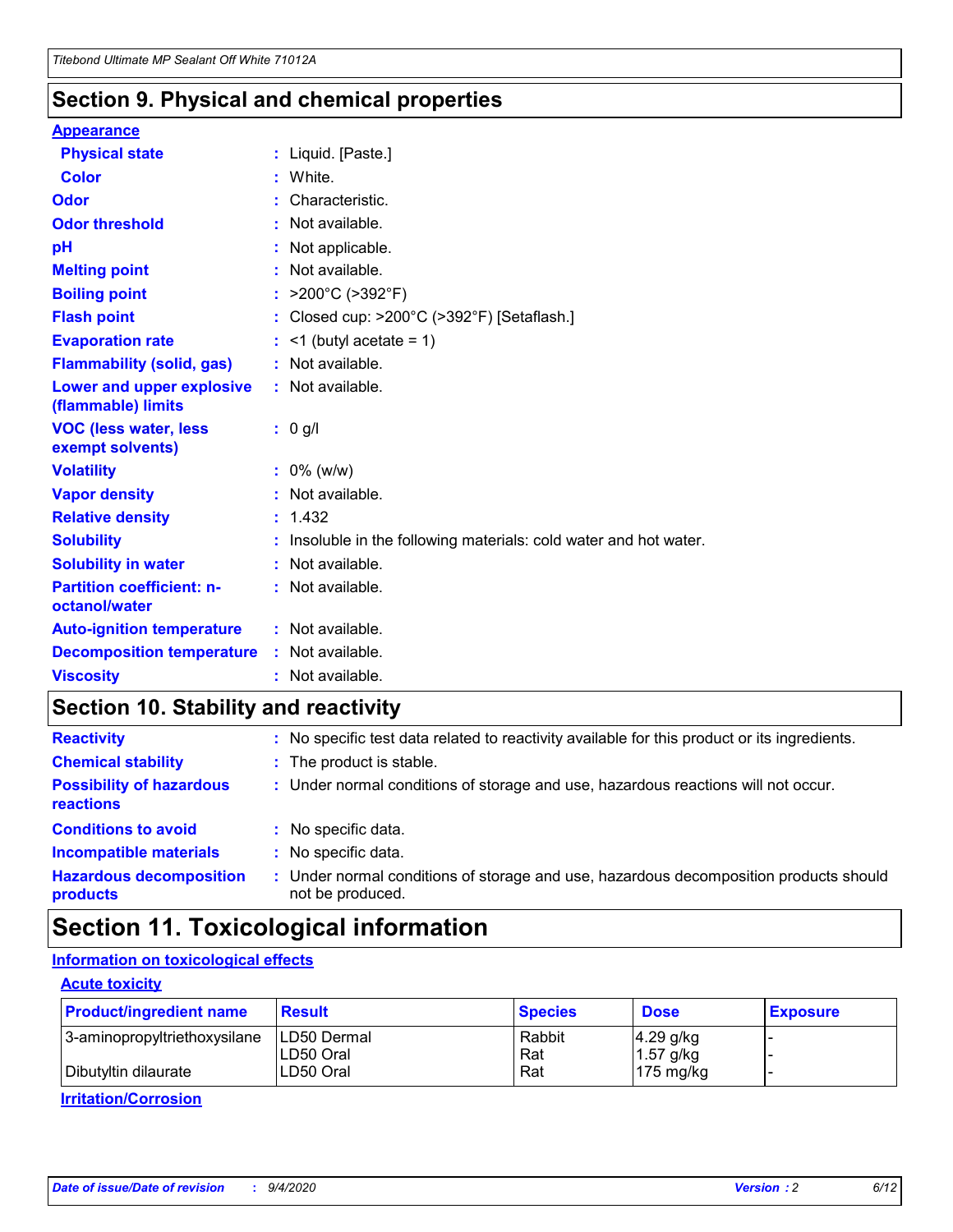# **Section 11. Toxicological information**

| <b>Product/ingredient name</b> | <b>Result</b>            | <b>Species</b> | <b>Score</b> | <b>Exposure</b>           | <b>Observation</b> |
|--------------------------------|--------------------------|----------------|--------------|---------------------------|--------------------|
| 3-aminopropyltriethoxysilane   | Eyes - Mild irritant     | Rabbit         |              | $100$ mg                  |                    |
|                                | Eyes - Severe irritant   | Rabbit         |              | 24 hours 750              |                    |
|                                |                          |                |              | ug                        |                    |
|                                | Skin - Severe irritant   | Rabbit         |              | 24 hours 5                | -                  |
| Dibutyltin dilaurate           | Eyes - Moderate irritant | Rabbit         |              | mq<br><b>24 hours 100</b> |                    |
|                                |                          |                |              | mg                        |                    |
|                                | Skin - Severe irritant   | Rabbit         |              | 500 mg                    |                    |

### **Sensitization**

Not available.

### **Mutagenicity**

Not available.

### **Carcinogenicity**

Not available.

#### **Reproductive toxicity**

Not available.

### **Teratogenicity**

Not available.

### **Specific target organ toxicity (single exposure)**

Not available.

### **Specific target organ toxicity (repeated exposure)**

| <b>Name</b>                                                                         |                                                                            | <b>Category</b>                                     | <b>Route of</b><br>exposure | <b>Target organs</b> |  |  |
|-------------------------------------------------------------------------------------|----------------------------------------------------------------------------|-----------------------------------------------------|-----------------------------|----------------------|--|--|
| Dibutyltin dilaurate                                                                |                                                                            | Category 1                                          |                             | respiratory system   |  |  |
| <b>Aspiration hazard</b><br>Not available.                                          |                                                                            |                                                     |                             |                      |  |  |
| <b>Information on the likely</b><br>routes of exposure                              | : Not available.                                                           |                                                     |                             |                      |  |  |
| <b>Potential acute health effects</b>                                               |                                                                            |                                                     |                             |                      |  |  |
| <b>Eye contact</b>                                                                  | : May cause eye irritation.                                                |                                                     |                             |                      |  |  |
| <b>Inhalation</b>                                                                   |                                                                            | : No known significant effects or critical hazards. |                             |                      |  |  |
| <b>Skin contact</b>                                                                 |                                                                            | : May cause skin irritation.                        |                             |                      |  |  |
| <b>Ingestion</b>                                                                    |                                                                            | : No known significant effects or critical hazards. |                             |                      |  |  |
| <b>Symptoms related to the physical, chemical and toxicological characteristics</b> |                                                                            |                                                     |                             |                      |  |  |
| <b>Eye contact</b>                                                                  | irritation<br>watering<br>redness                                          | : Adverse symptoms may include the following:       |                             |                      |  |  |
| <b>Inhalation</b>                                                                   | reduced fetal weight<br>increase in fetal deaths<br>skeletal malformations | : Adverse symptoms may include the following:       |                             |                      |  |  |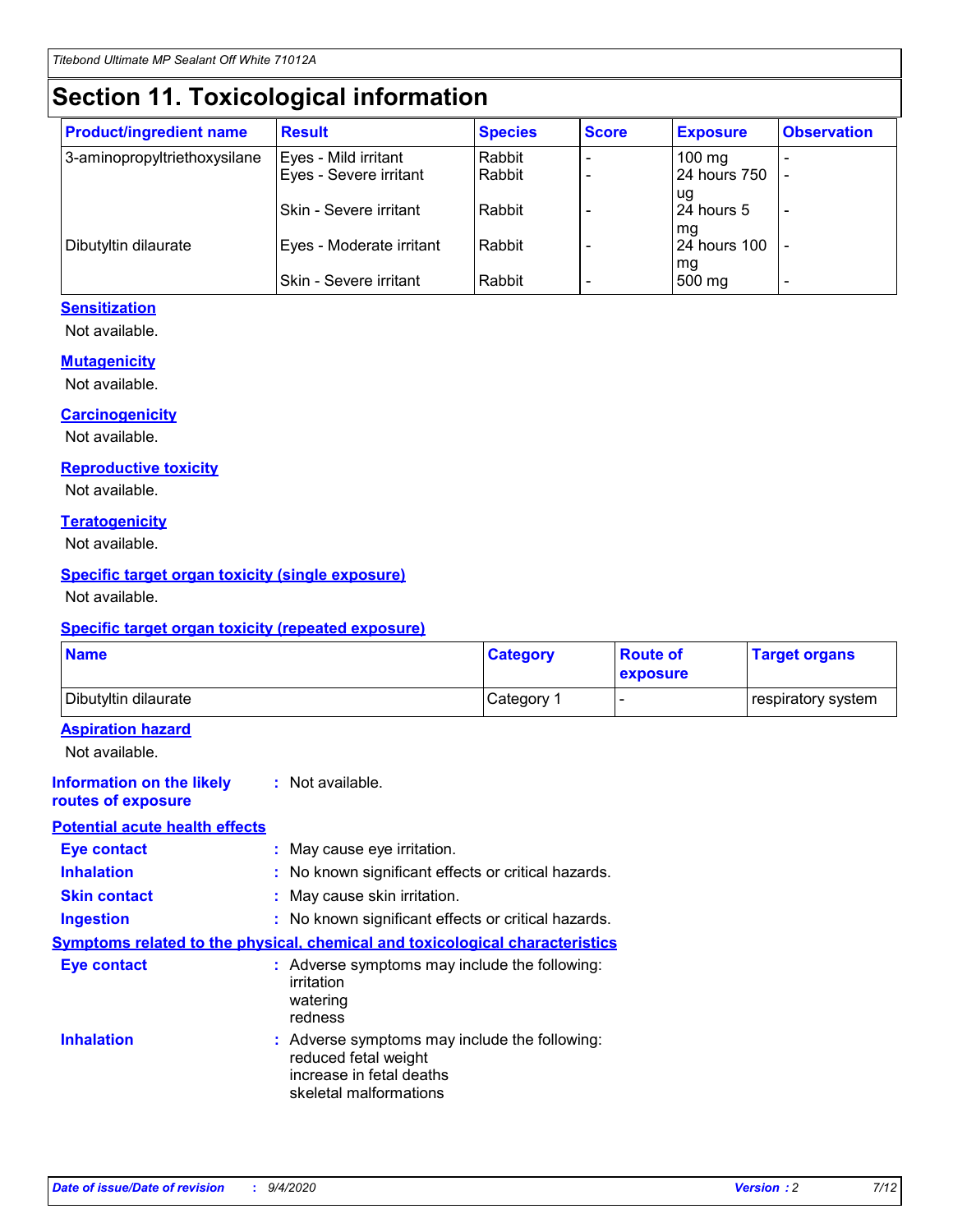# **Section 11. Toxicological information**

| <b>Skin contact</b>                     |                                                                                                          |
|-----------------------------------------|----------------------------------------------------------------------------------------------------------|
|                                         | : Adverse symptoms may include the following:<br>irritation                                              |
|                                         | redness                                                                                                  |
|                                         | reduced fetal weight                                                                                     |
|                                         | increase in fetal deaths                                                                                 |
|                                         | skeletal malformations                                                                                   |
| <b>Ingestion</b>                        | : Adverse symptoms may include the following:                                                            |
|                                         | reduced fetal weight                                                                                     |
|                                         | increase in fetal deaths                                                                                 |
|                                         | skeletal malformations                                                                                   |
|                                         | Delayed and immediate effects and also chronic effects from short and long term exposure                 |
| <b>Short term exposure</b>              |                                                                                                          |
| <b>Potential immediate</b>              | : Not available.                                                                                         |
| effects                                 |                                                                                                          |
| <b>Potential delayed effects</b>        | : Not available.                                                                                         |
| <b>Long term exposure</b>               |                                                                                                          |
| <b>Potential immediate</b>              | : Not available.                                                                                         |
| effects                                 |                                                                                                          |
| <b>Potential delayed effects</b>        | : Not available.                                                                                         |
| <b>Potential chronic health effects</b> |                                                                                                          |
| Not available.                          |                                                                                                          |
| <b>General</b>                          | : Once sensitized, a severe allergic reaction may occur when subsequently exposed to<br>very low levels. |
| <b>Carcinogenicity</b>                  | : No known significant effects or critical hazards.                                                      |
| <b>Mutagenicity</b>                     | No known significant effects or critical hazards.                                                        |
| <b>Teratogenicity</b>                   | May damage the unborn child.                                                                             |
| <b>Developmental effects</b>            | No known significant effects or critical hazards.                                                        |
| <b>Fertility effects</b>                | : May damage fertility.                                                                                  |
| <b>Numerical measures of toxicity</b>   |                                                                                                          |
| <b>Acute toxicity estimates</b>         |                                                                                                          |
|                                         |                                                                                                          |

Not available.

# **Section 12. Ecological information**

### **Toxicity**

| <b>Product/ingredient name</b> | <b>Result</b>                                       | <b>Species</b>               | <b>Exposure</b>       |
|--------------------------------|-----------------------------------------------------|------------------------------|-----------------------|
| Dibutyltin dilaurate           | $ CC50>3$ mg/l<br>Chronic EC10 > 2 mg/l Fresh water | Algae<br>Algae - Desmodesmus | 72 hours<br>196 hours |
|                                |                                                     | <b>I</b> subspicatus         |                       |

### **Persistence and degradability**

| <b>Product/ingredient name</b> | <b>Test</b>                                                                    | <b>Result</b>  |                   | <b>Dose</b> | <b>Inoculum</b>         |
|--------------------------------|--------------------------------------------------------------------------------|----------------|-------------------|-------------|-------------------------|
| Dibutyltin dilaurate           | OECD 301F<br>Ready<br>Biodegradability -<br>Manometric<br>Respirometry<br>Test | 23 % - 28 days |                   |             |                         |
| <b>Product/ingredient name</b> | <b>Aquatic half-life</b>                                                       |                | <b>Photolysis</b> |             | <b>Biodegradability</b> |
| Dibutyltin dilaurate           |                                                                                |                |                   |             | <b>Inherent</b>         |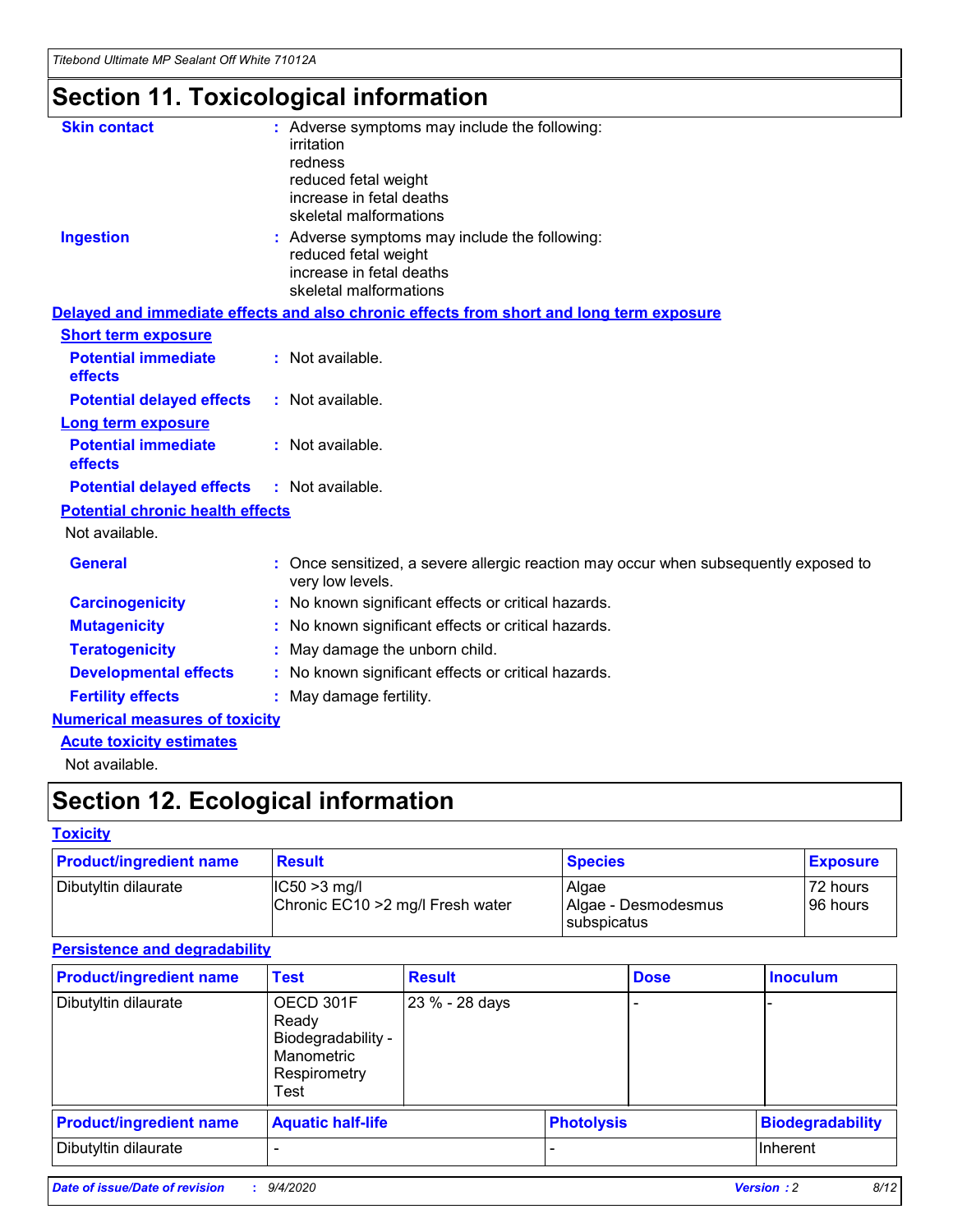# **Section 12. Ecological information**

### **Bioaccumulative potential**

| <b>Product/ingredient name</b> | <b>LogP</b> <sub>ow</sub> | <b>BCF</b> | <b>Potential</b> |
|--------------------------------|---------------------------|------------|------------------|
| 3-aminopropyltriethoxysilane   | 4.44                      | 3.4        | low              |
| Dibutyltin dilaurate           |                           | 2.91       | low              |

#### **Mobility in soil**

| <b>Soil/water partition</b> | : Not available. |
|-----------------------------|------------------|
| <b>coefficient (Koc)</b>    |                  |

**Other adverse effects** : No known significant effects or critical hazards.

### **Section 13. Disposal considerations**

**Disposal methods :**

The generation of waste should be avoided or minimized wherever possible. Disposal of this product, solutions and any by-products should at all times comply with the requirements of environmental protection and waste disposal legislation and any regional local authority requirements. Dispose of surplus and non-recyclable products via a licensed waste disposal contractor. Waste should not be disposed of untreated to the sewer unless fully compliant with the requirements of all authorities with jurisdiction. Waste packaging should be recycled. Incineration or landfill should only be considered when recycling is not feasible. This material and its container must be disposed of in a safe way. Care should be taken when handling emptied containers that have not been cleaned or rinsed out. Empty containers or liners may retain some product residues. Avoid dispersal of spilled material and runoff and contact with soil, waterways, drains and sewers.

## **Section 14. Transport information**

|                                      | <b>DOT</b><br><b>Classification</b> | <b>TDG</b><br><b>Classification</b> | <b>Mexico</b><br><b>Classification</b> | <b>ADR/RID</b>           | <b>IMDG</b>              | <b>IATA</b>    |
|--------------------------------------|-------------------------------------|-------------------------------------|----------------------------------------|--------------------------|--------------------------|----------------|
| <b>UN number</b>                     | Not regulated.                      | Not regulated.                      | Not regulated.                         | Not regulated.           | Not regulated.           | Not regulated. |
| <b>UN proper</b><br>shipping name    |                                     |                                     |                                        |                          |                          |                |
| <b>Transport</b><br>hazard class(es) |                                     | $\overline{\phantom{0}}$            | $\qquad \qquad \blacksquare$           | $\overline{\phantom{0}}$ | $\overline{\phantom{0}}$ |                |
| <b>Packing group</b>                 |                                     |                                     |                                        |                          |                          |                |
| <b>Environmental</b><br>hazards      | No.                                 | No.                                 | No.                                    | No.                      | No.                      | No.            |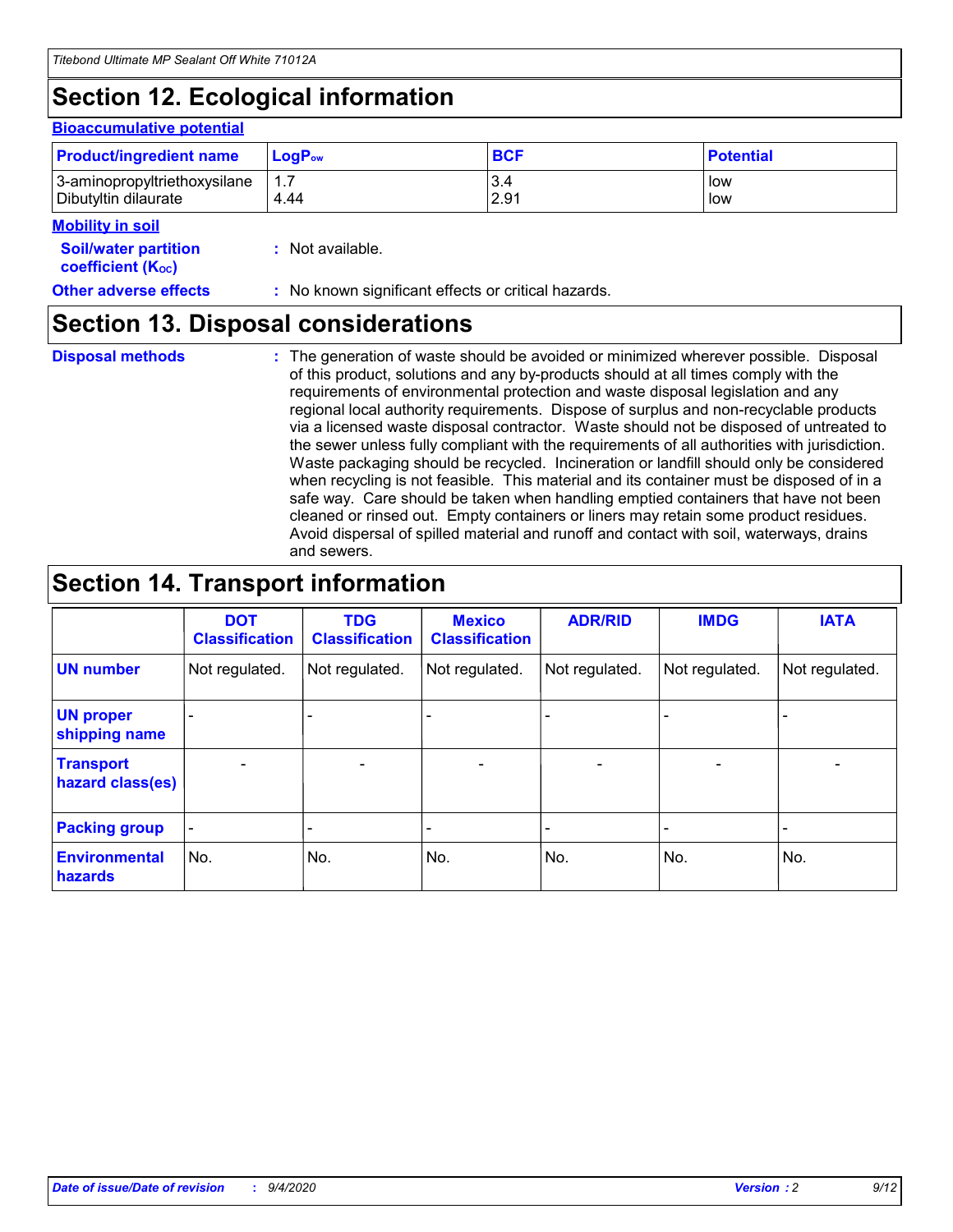## **Section 15. Regulatory information**

### **U.S. Federal regulations**

#### **SARA 302/304**

### **Composition/information on ingredients**

No products were found.

| SARA 304 RQ | Not applicable. |
|-------------|-----------------|
|-------------|-----------------|

#### **SARA 311/312**

**Classification :** EYE IRRITATION - Category 2B SKIN SENSITIZATION - Category 1 TOXIC TO REPRODUCTION - Category 1B HNOC - Product generates methanol during cure.

### **Composition/information on ingredients**

| <b>Name</b>                  | $\frac{9}{6}$ | <b>Classification</b>                                                                                                                                                                                                                                                                                      |
|------------------------------|---------------|------------------------------------------------------------------------------------------------------------------------------------------------------------------------------------------------------------------------------------------------------------------------------------------------------------|
| 3-aminopropyltriethoxysilane | $\leq$ 3      | <b>FLAMMABLE LIQUIDS - Category 4</b><br><b>ACUTE TOXICITY (oral) - Category 4</b><br><b>SKIN IRRITATION - Category 2</b><br>EYE IRRITATION - Category 2A                                                                                                                                                  |
| Dibutyltin dilaurate         | ≤0.3          | <b>ACUTE TOXICITY (oral) - Category 3</b><br>SKIN CORROSION - Category 1C<br>SERIOUS EYE DAMAGE - Category 1<br>SKIN SENSITIZATION - Category 1<br><b>GERM CELL MUTAGENICITY - Category 2</b><br>TOXIC TO REPRODUCTION - Category 1B<br>SPECIFIC TARGET ORGAN TOXICITY (REPEATED<br>EXPOSURE) - Category 1 |

### **State regulations**

**Massachusetts :**

: None of the components are listed.

**New York :** None of the components are listed.

**New Jersey :** None of the components are listed.

**Pennsylvania :** None of the components are listed.

### **California Prop. 65**

WARNING: This product can expose you to methanol, which is known to the State of California to cause birth defects or other reproductive harm. For more information go to www.P65Warnings.ca.gov.

| Ingredient name | No significant risk<br>level | <b>Maximum</b><br>acceptable dosage<br><b>level</b> |
|-----------------|------------------------------|-----------------------------------------------------|
| l methanol      |                              | Yes.                                                |

### **International regulations**

**Chemical Weapon Convention List Schedules I, II & III Chemicals** Not listed.

### **Montreal Protocol**

Not listed.

**Stockholm Convention on Persistent Organic Pollutants**

Not listed.

### **UNECE Aarhus Protocol on POPs and Heavy Metals** Not listed.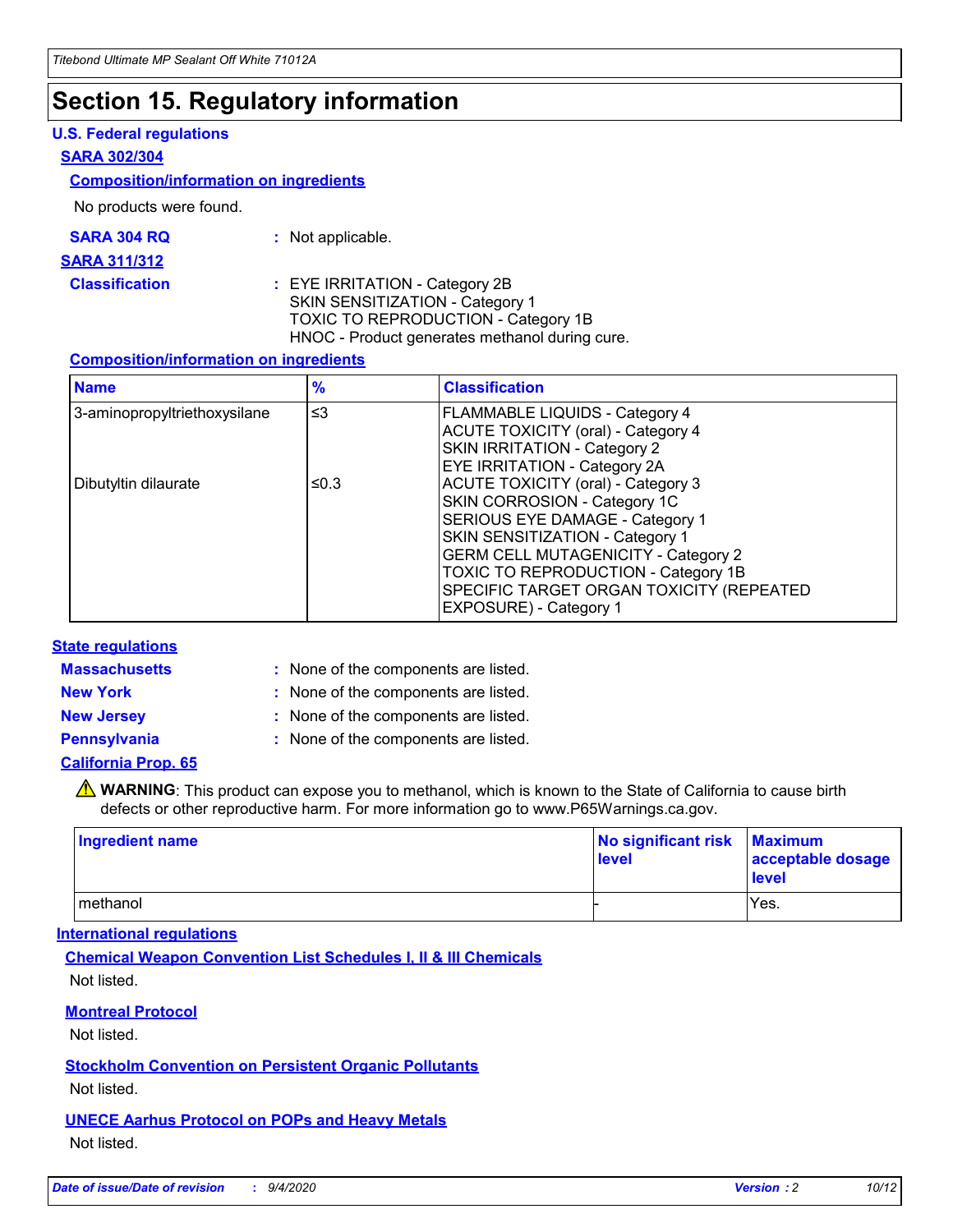# **Section 15. Regulatory information**

### **Inventory list**

- 
- **China :** Not determined.

**United States TSCA 8(b) inventory**

**:** All components are active or exempted.

# **Section 16. Other information**

**Hazardous Material Information System (U.S.A.)**



**Caution: HMIS® ratings are based on a 0-4 rating scale, with 0 representing minimal hazards or risks, and 4 representing significant hazards or risks. Although HMIS® ratings and the associated label are not required on SDSs or products leaving a facility under 29 CFR 1910.1200, the preparer may choose to provide them. HMIS® ratings are to be used with a fully implemented HMIS® program. HMIS® is a registered trademark and service mark of the American Coatings Association, Inc.**

**The customer is responsible for determining the PPE code for this material. For more information on HMIS® Personal Protective Equipment (PPE) codes, consult the HMIS® Implementation Manual.**

**National Fire Protection Association (U.S.A.)**



**Reprinted with permission from NFPA 704-2001, Identification of the Hazards of Materials for Emergency Response Copyright ©1997, National Fire Protection Association, Quincy, MA 02269. This reprinted material is not the complete and official position of the National Fire Protection Association, on the referenced subject which is represented only by the standard in its entirety.**

**Copyright ©2001, National Fire Protection Association, Quincy, MA 02269. This warning system is intended to be interpreted and applied only by properly trained individuals to identify fire, health and reactivity hazards of chemicals. The user is referred to certain limited number of chemicals with recommended classifications in NFPA 49 and NFPA 325, which would be used as a guideline only. Whether the chemicals are classified by NFPA or not, anyone using the 704 systems to classify chemicals does so at their own risk.**

### **Procedure used to derive the classification**

| <b>Classification</b>                                                                                         | <b>Justification</b>                                  |
|---------------------------------------------------------------------------------------------------------------|-------------------------------------------------------|
| <b>EYE IRRITATION - Category 2B</b><br>SKIN SENSITIZATION - Category 1<br>TOXIC TO REPRODUCTION - Category 1B | Expert judgment<br>Expert judgment<br>Expert judgment |
| <b>History</b>                                                                                                |                                                       |

| <u>.</u>                          |              |
|-----------------------------------|--------------|
| <b>Date of printing</b>           | : 4/22/2022  |
| Date of issue/Date of<br>revision | 9/4/2020     |
| Date of previous issue            | : 10/16/2020 |
| <b>Version</b>                    | $\cdot$ 2    |
|                                   |              |